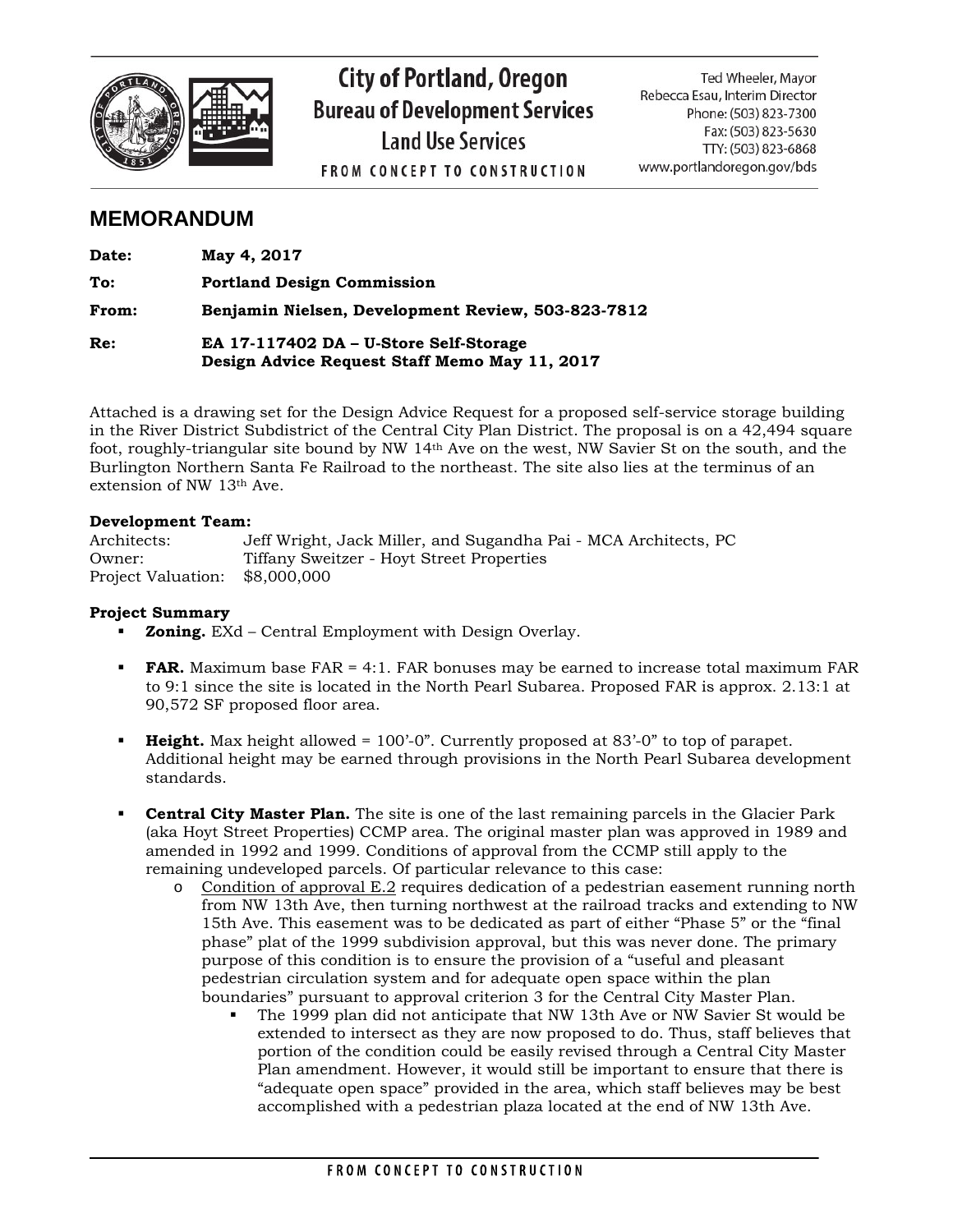- o Condition of approval G.2 also speaks to the provision of "landscaping, seating with backs, and lighting" that must be provided in the required pedestrian tracts and easements.
- **Additional Standards in the North Pearl Subarea (33.510.251).** Since the site is more than 40,000 SF in area, a minimum of 30% of the area over 40,000 SF (the calculation results in approx. 750 SF of required open area) must be devoted to open area, per 33.510.251.B.2.a.
	- o This open area may include parks, plazas, covered or uncovered walkways, pubic fountains, and landscaped features or areas, per 33.510.251.B.2.c.
	- o Parking areas and landscaping within parking areas are not included.
	- o At least 50% of required open area must be in the form of parks or plazas. Limitations on the amount of walkway, shadow standards, tree standards, and other standards may be found in paragraph C of this section.
- **Ground Floor.** The ground floor includes 6 tall retail/office spaces oriented towards NW Savier St (about 8,600 SF total) and accessed from a new raised dock (on the site itself) that runs along NW Savier and NW 14th Ave.
	- o The main entrance to the storage facility is located at the northwest corner of the building facing NW 14th Ave and accessed off a separate raised entry plaza.
- **Upper Floors** are devoted to storage.

# **DAR Discussion Items**

Staff believes the major issues for this DAR revolve around **context**: How well does the proposal respond to the neighborhood context in terms of its urban design/pedestrian environment response, ground floor uses and design, massing, and proposed façade articulation and materials? The immediate context includes low-scale warehouse buildings, newly proposed/constructed residential/retail mixed-use buildings, the towering freeway ramps leading to and from the Fremont Bridge, and the railroad.

# **1. Urban Design/Pedestrian Environment/Ground Floor**.

- a. The proposed building includes a raised dock along NW Savier St and NW 14th Ave. This could be successful, and the active ground floor uses along both streets should help develop the ped environment. All retail entries face NW Savier, however; at least one should be provided facing NW 14th and another towards the proposed plaza.
- b. The arcade condition (all on private property) is unique in this part of the district, though the tall ground floor helps it to feel very open.
- c. Plaza at the north end of NW  $13<sup>th</sup>$  Ave is too large. Staff has concerns with how this space be programmed and used. Staff recommended a plaza at this location to meet guidelines, the North Pearl Subarea standards, and respond to CCMP conditions of approval, but its scope and size should be focused on providing a successful transition between the end of NW 13th and the railroad. Connections to the courtyard at The Abigail may also help this space. The majority should likely be for passive use or landscaping.
- d. An open loading area sits under the northernmost step in the massing. A more integrated solution, i.e., with parking and/or loading within the building, should be explored.

# **2. Massing.**

a. The building is massed up to the southwest corner of the site and steps back from the east and west edges of the building towards the railroad. Additional massing should be placed along NW 14th could create a better edge to that street. Please note the easement that crosses the northwest corner of the site, however.

# **3. Façade articulation and materials.**

a. The façade is proposed to be clad entirely in metal panels, painted with a single field of color surrounded by a darker-toned border.